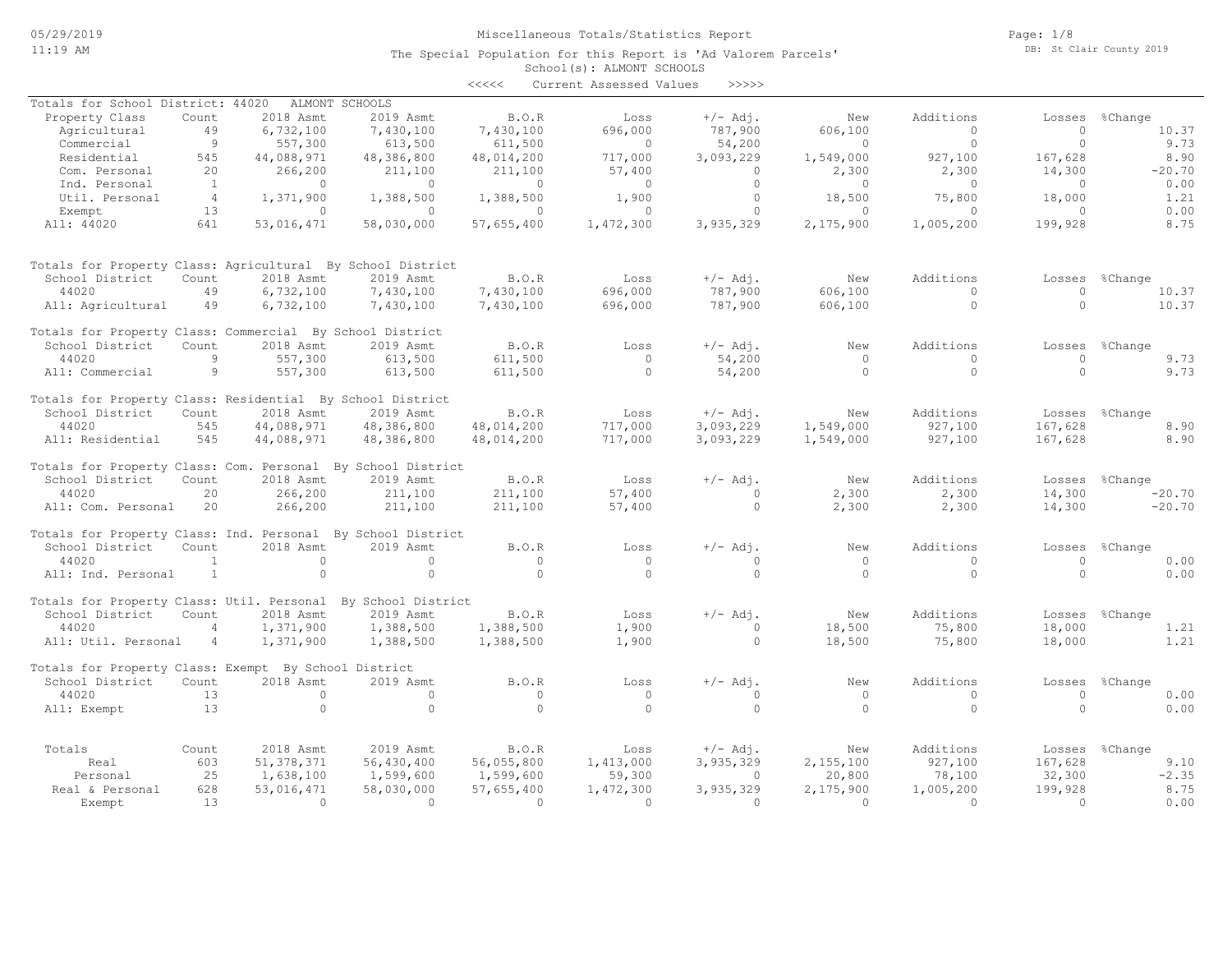Page: 2/8 DB: St Clair County 2019

#### School(s): ALMONT SCHOOLS The Special Population for this Report is 'Ad Valorem Parcels'

| くくくくく | S.E.V., Taxable and Capped Values |  |  |  | >>>>> |
|-------|-----------------------------------|--|--|--|-------|
|-------|-----------------------------------|--|--|--|-------|

| Totals for School District: 44020                            |                |              | ALMONT SCHOOLS |            |            |              |              |             |             |              |
|--------------------------------------------------------------|----------------|--------------|----------------|------------|------------|--------------|--------------|-------------|-------------|--------------|
| Property Class                                               | Count          | 2018 SEV     | Fin SEV        | 2019 SEV   | 2018 Tax   | Fin Tax      | 2019 Tax     | BOR Tax     | 2019 Cap    | 2019 MCAP    |
| Agricultural                                                 | 49             | 6,732,100    | 6,732,100      | 7,430,100  | 4,223,783  | 4,139,756    | 4, 153, 244  | 4, 153, 244 | 4, 153, 244 | 4, 153, 244  |
| Commercial                                                   | 9              | 557,300      | 557,300        | 611,500    | 512,007    | 512,007      | 519,082      | 519,082     | 524,291     | 524,291      |
| Residential                                                  | 545            | 44,088,971   | 44,004,171     | 48,014,200 | 32,806,688 | 32,752,469   | 35, 156, 488 | 34,929,402  | 34,550,425  | 34, 345, 681 |
| Com. Personal                                                | 20             | 266,200      | 262,900        | 211,100    | 266,200    | 262,900      | 211,100      | 211,100     | 211,100     | 211,100      |
| Ind. Personal                                                | <sup>1</sup>   | $\Omega$     | $\Omega$       | $\Omega$   | $\Omega$   | $\circ$      | $\Omega$     | $\Omega$    | $\Omega$    | $\Omega$     |
| Util. Personal                                               | $\overline{4}$ | 1,371,900    | 1,371,900      | 1,388,500  | 1,371,900  | 1,371,900    | 1,388,500    | 1,388,500   | 1,388,500   | 1,388,500    |
| Exempt                                                       | 13             | $\circ$      | $\Omega$       | $\circ$    | $\Omega$   | $\circ$      | $\circ$      | $\circ$     | $\Omega$    | $\Omega$     |
| All: 44020                                                   | 641            | 53,016,471   | 52, 928, 371   | 57,655,400 | 39,180,578 | 39,039,032   | 41, 428, 414 | 41,201,328  | 40,827,560  | 40,622,816   |
|                                                              |                |              |                |            |            |              |              |             |             |              |
| Totals for Property Class: Agricultural By School District   |                |              |                |            |            |              |              |             |             |              |
| School District                                              | Count          | 2018 SEV     | Fin SEV        | 2019 SEV   | 2018 Tax   | Fin Tax      | 2019 Tax     | BOR Tax     | 2019 Cap    | 2019 MCAP    |
| 44020                                                        | 49             | 6,732,100    | 6,732,100      | 7,430,100  | 4,223,783  | 4,139,756    | 4, 153, 244  | 4, 153, 244 | 4,153,244   | 4, 153, 244  |
| All: Agricultural                                            | 49             | 6,732,100    | 6,732,100      | 7,430,100  | 4,223,783  | 4,139,756    | 4, 153, 244  | 4, 153, 244 | 4, 153, 244 | 4, 153, 244  |
| Totals for Property Class: Commercial By School District     |                |              |                |            |            |              |              |             |             |              |
| School District                                              | Count          | 2018 SEV     | Fin SEV        | 2019 SEV   | 2018 Tax   | Fin Tax      | 2019 Tax     | BOR Tax     | 2019 Cap    | 2019 MCAP    |
| 44020                                                        | 9              | 557,300      | 557,300        | 611,500    | 512,007    | 512,007      | 519,082      | 519,082     | 524,291     | 524,291      |
| All: Commercial                                              | 9              | 557,300      | 557,300        | 611,500    | 512,007    | 512,007      | 519,082      | 519,082     | 524,291     | 524,291      |
| Totals for Property Class: Residential By School District    |                |              |                |            |            |              |              |             |             |              |
| School District                                              | Count          | 2018 SEV     | Fin SEV        | 2019 SEV   | 2018 Tax   | Fin Tax      | 2019 Tax     | BOR Tax     | 2019 Cap    | 2019 MCAP    |
| 44020                                                        | 545            | 44,088,971   | 44,004,171     | 48,014,200 | 32,806,688 | 32,752,469   | 35, 156, 488 | 34,929,402  | 34,550,425  | 34, 345, 681 |
| All: Residential                                             | 545            | 44,088,971   | 44,004,171     | 48,014,200 | 32,806,688 | 32,752,469   | 35, 156, 488 | 34,929,402  | 34,550,425  | 34, 345, 681 |
| Totals for Property Class: Com. Personal By School District  |                |              |                |            |            |              |              |             |             |              |
| School District                                              | Count          | 2018 SEV     | Fin SEV        | 2019 SEV   | 2018 Tax   | Fin Tax      | 2019 Tax     | BOR Tax     | 2019 Cap    | 2019 MCAP    |
| 44020                                                        | 20             | 266,200      | 262,900        | 211,100    | 266,200    | 262,900      | 211,100      | 211,100     | 211,100     | 211,100      |
| All: Com. Personal                                           | 20             | 266,200      | 262,900        | 211,100    | 266,200    | 262,900      | 211,100      | 211,100     | 211,100     | 211,100      |
|                                                              |                |              |                |            |            |              |              |             |             |              |
| Totals for Property Class: Ind. Personal By School District  |                |              |                |            |            |              |              |             |             |              |
| School District                                              | Count          | 2018 SEV     | Fin SEV        | 2019 SEV   | 2018 Tax   | Fin Tax      | 2019 Tax     | BOR Tax     | 2019 Cap    | 2019 MCAP    |
| 44020                                                        | $\mathbf{1}$   | $\circ$      | $\circ$        | $\circ$    | $\circ$    | $\circ$      | $\circ$      | $\Omega$    | $\Omega$    | $\circ$      |
| All: Ind. Personal                                           | $\mathbf{1}$   | $\circ$      | $\circ$        | $\circ$    | $\Omega$   | $\circ$      | $\Omega$     | $\Omega$    | $\Omega$    | $\circ$      |
| Totals for Property Class: Util. Personal By School District |                |              |                |            |            |              |              |             |             |              |
| School District                                              | Count          | 2018 SEV     | Fin SEV        | 2019 SEV   | 2018 Tax   | Fin Tax      | 2019 Tax     | BOR Tax     | 2019 Cap    | 2019 MCAP    |
| 44020                                                        | $\overline{4}$ | 1,371,900    | 1,371,900      | 1,388,500  | 1,371,900  | 1,371,900    | 1,388,500    | 1,388,500   | 1,388,500   | 1,388,500    |
| All: Util. Personal                                          | $\overline{4}$ | 1,371,900    | 1,371,900      | 1,388,500  | 1,371,900  | 1,371,900    | 1,388,500    | 1,388,500   | 1,388,500   | 1,388,500    |
| Totals for Property Class: Exempt By School District         |                |              |                |            |            |              |              |             |             |              |
| School District                                              | Count          | 2018 SEV     | Fin SEV        | 2019 SEV   | 2018 Tax   | Fin Tax      | 2019 Tax     | BOR Tax     | 2019 Cap    | 2019 MCAP    |
| 44020                                                        | 13             | $\circ$      | $\circ$        | $\circ$    | $\circ$    | $\circ$      | $\circ$      | $\circ$     | 0           | $\circ$      |
| All: Exempt                                                  | 13             | $\circ$      | $\circ$        | $\circ$    | $\circ$    | $\circ$      | $\circ$      | $\circ$     | $\Omega$    | $\circ$      |
|                                                              |                |              |                |            |            |              |              |             |             |              |
| Totals                                                       | Count          | 2018 SEV     | Fin SEV        | 2019 SEV   | 2018 Tax   | Fin Tax      | 2019 Tax     | BOR Tax     | 2019 Cap    | 2019 MCAP    |
| Real                                                         | 603            | 51, 378, 371 | 51,293,571     | 56,055,800 | 37,542,478 | 37, 404, 232 | 39,828,814   | 39,601,728  | 39,227,960  | 39,023,216   |
| Personal                                                     | 25             | 1,638,100    | 1,634,800      | 1,599,600  | 1,638,100  | 1,634,800    | 1,599,600    | 1,599,600   | 1,599,600   | 1,599,600    |
| Real & Personal                                              | 628            | 53,016,471   | 52, 928, 371   | 57,655,400 | 39,180,578 | 39,039,032   | 41, 428, 414 | 41,201,328  | 40,827,560  | 40,622,816   |
| Exempt                                                       | 1.3            | $\Omega$     | $\Omega$       | $\Omega$   | $\Omega$   | $\Omega$     | $\Omega$     | $\Omega$    | $\Omega$    | $\Omega$     |
|                                                              |                |              |                |            |            |              |              |             |             |              |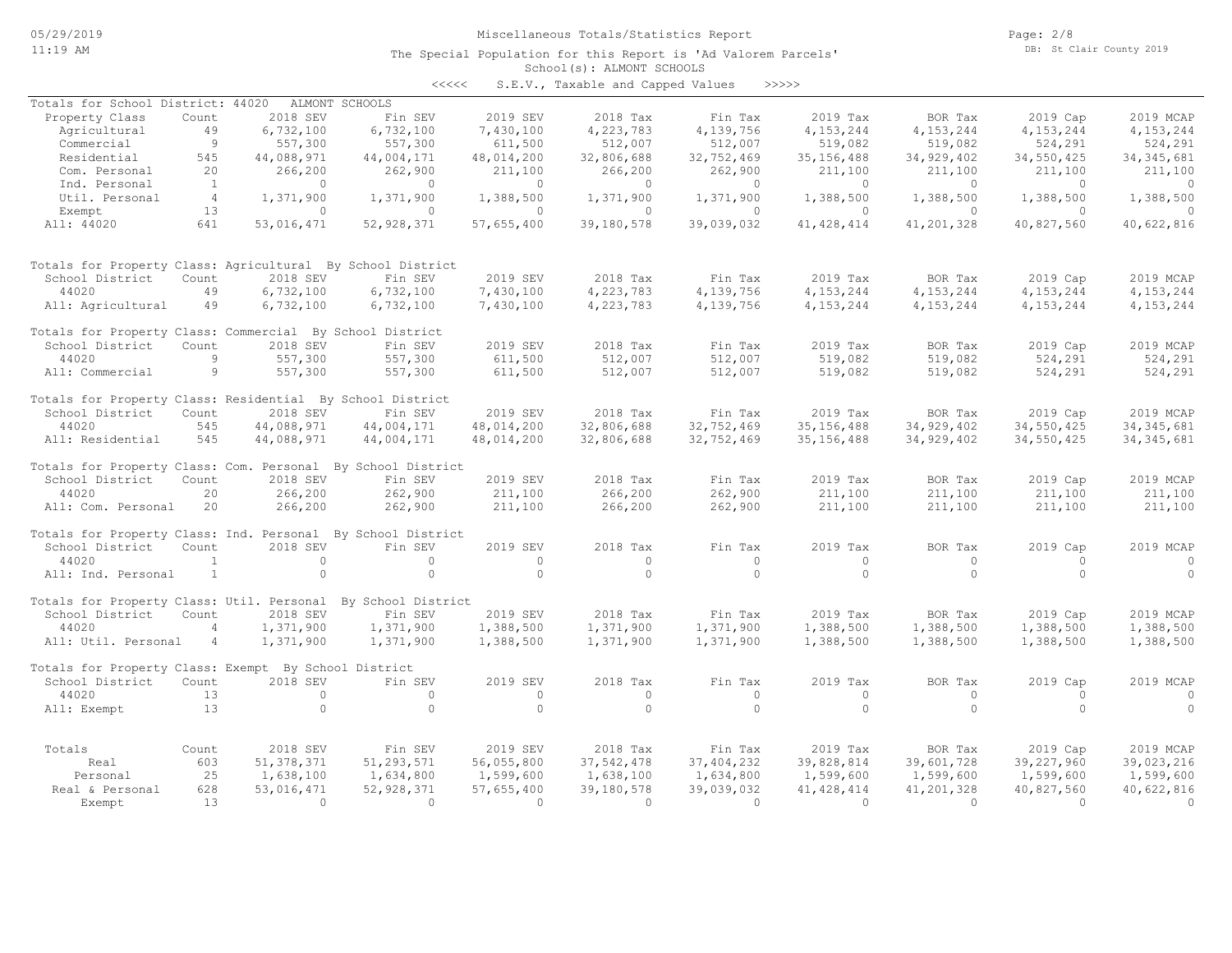The Special Population for this Report is 'Ad Valorem Parcels'

Page: 3/8 DB: St Clair County 2019

### School(s): ALMONT SCHOOLS <<<<< PRE/MBT Percentage Times S.E.V. >>>>>

| Totals for School District: 44020                            |                |                  | ALMONT SCHOOLS       |            |                    |                   |                       |                  |                      |
|--------------------------------------------------------------|----------------|------------------|----------------------|------------|--------------------|-------------------|-----------------------|------------------|----------------------|
| Property Class                                               | Count          | 2018 ORIG        | 2018 ORIG            | Final PRE  | Final              | W/O Winter        | W/O Winter            | 2019 ORIG        | 2019 ORIG            |
|                                                              |                | PRE              | Non-PRE              |            | Non-PRE            | PRE               | Non-PRE               | PRE              | Non-PRE              |
| Agricultural                                                 | 49             | 6,350,044        | 382,056              | 6,356,244  | 375,856            | 6,350,044         | 382,056               | 7,050,490        | 379,610              |
| Commercial                                                   | $\Omega$       | $\Omega$         | 557,300              | $\Omega$   | 557,300            | $\Omega$          | 557,300               | $\Omega$         | 611,500              |
| Residential                                                  | 439            | 39,960,412       | 4,128,559            | 39,984,512 | 4,019,659          | 39,984,512        | 4,019,659             | 43,201,760       | 4,812,440            |
| Com. Personal                                                | 20             | 266,200          | $\circ$              | 262,900    | $\circ$            | 262,900           | $\circ$               | 211,100          | $\Omega$             |
| Ind. Personal                                                | $\overline{1}$ | $\circ$          | $\circ$              | $\circ$    | $\circ$            | $\circ$           | $\circ$               | $\circ$          | $\circ$              |
| Util. Personal                                               | $\circ$        | $\circ$          | 1,371,900            | $\circ$    | 1,371,900          | $\circ$           | 1,371,900             | $\circ$          | 1,388,500            |
| All: 44020                                                   | 509            | 46,576,656       | 6,439,815            | 46,603,656 | 6,324,715          | 46,597,456        | 6,330,915             | 50,463,350       | 7,192,050            |
| Totals for Property Class: Agricultural By School District   |                |                  |                      |            |                    |                   |                       |                  |                      |
| School District                                              | Count          | 2018 ORIG        | 2018 ORIG            | Final PRE  | Final              | W/O Winter        | W/O Winter            | 2019 ORIG        | 2019 ORIG            |
|                                                              |                | PRE.             | Non-PRE              |            | Non-PRE            | PRE.              | Non-PRE               | PRE.             | Non-PRE              |
| 44020                                                        | 49             | 6,350,044        | 382,056              | 6,356,244  | 375,856            | 6,350,044         | 382,056               | 7,050,490        | 379,610              |
| All: Agricultural                                            | 49             | 6,350,044        | 382,056              | 6,356,244  | 375,856            | 6,350,044         | 382,056               | 7,050,490        | 379,610              |
| Totals for Property Class: Commercial By School District     |                |                  |                      |            |                    |                   |                       |                  |                      |
| School District                                              | Count          | 2018 ORIG        | 2018 ORIG            | Final PRE  | Final              | W/O Winter        | W/O Winter            | 2019 ORIG        | 2019 ORIG            |
|                                                              | $\Omega$       | PRE<br>$\circ$   | Non-PRE              | $\Omega$   | Non-PRE            | PRE<br>$\Omega$   | Non-PRE               | PRE<br>$\Omega$  | Non-PRE              |
| 44020<br>All: Commercial                                     | $\Omega$       | $\circ$          | 557,300<br>557,300   | $\Omega$   | 557,300<br>557,300 | $\Omega$          | 557,300               | $\Omega$         | 611,500              |
|                                                              |                |                  |                      |            |                    |                   | 557,300               |                  | 611,500              |
| Totals for Property Class: Residential By School District    |                |                  |                      |            |                    |                   |                       |                  |                      |
| School District                                              | Count          | 2018 ORIG        | 2018 ORIG            | Final PRE  | Final              | W/O Winter        | W/O Winter            | 2019 ORIG        | 2019 ORIG            |
|                                                              |                | PRE              | Non-PRE              |            | Non-PRE            | PRE               | Non-PRE               | PRE              | Non-PRE              |
| 44020                                                        | 439            | 39,960,412       | 4,128,559            | 39,984,512 | 4,019,659          | 39,984,512        | 4,019,659             | 43,201,760       | 4,812,440            |
| All: Residential                                             | 439            | 39,960,412       | 4,128,559            | 39,984,512 | 4,019,659          | 39,984,512        | 4,019,659             | 43,201,760       | 4,812,440            |
| Totals for Property Class: Com. Personal By School District  |                |                  |                      |            |                    |                   |                       |                  |                      |
| School District                                              | Count          | 2018 ORIG        | 2018 ORIG            | Final PRE  | Final              | W/O Winter        | W/O Winter            | 2019 ORIG        | 2019 ORIG            |
|                                                              |                | PRE              | Non-PRE              |            | Non-PRE            | PRE               | Non-PRE               | PRE              | Non-PRE              |
| 44020                                                        | 20             | 266,200          | $\circ$              | 262,900    | $\circ$            | 262,900           | $\circ$               | 211,100          | $\circ$              |
| All: Com. Personal                                           | 20             | 266,200          | $\circ$              | 262,900    | $\circ$            | 262,900           | $\circ$               | 211,100          | $\circ$              |
| Totals for Property Class: Ind. Personal By School District  |                |                  |                      |            |                    |                   |                       |                  |                      |
| School District                                              | Count          | 2018 ORIG        | 2018 ORIG            | Final PRE  | Final              | W/O Winter        | W/O Winter            | 2019 ORIG        | 2019 ORIG            |
|                                                              |                | PRE              | Non-PRE              |            | Non-PRE            | PRE               | Non-PRE               | PRE              | Non-PRE              |
| 44020                                                        | $\mathbf{1}$   | $\Omega$         | $\Omega$             | $\Omega$   | $\Omega$           | $\Omega$          | $\circ$               | $\Omega$         | $\Omega$             |
| All: Ind. Personal                                           | $\mathbf{1}$   | $\circ$          | $\Omega$             | $\Omega$   | $\Omega$           | $\circ$           | $\Omega$              | $\Omega$         | $\Omega$             |
| Totals for Property Class: Util. Personal By School District |                |                  |                      |            |                    |                   |                       |                  |                      |
| School District                                              | Count          | 2018 ORIG        | 2018 ORIG            | Final PRE  | Final              | W/O Winter        | W/O Winter            | 2019 ORIG        | 2019 ORIG            |
|                                                              |                | PRE              | Non-PRE              |            | Non-PRE            | PRE               | Non-PRE               | PRE              | Non-PRE              |
| 44020                                                        | $\Omega$       | $\circ$          | 1,371,900            | $\circ$    | 1,371,900          | $\circ$           | 1,371,900             | $\circ$          | 1,388,500            |
| All: Util. Personal                                          | $\circ$        | $\circ$          | 1,371,900            | $\circ$    | 1,371,900          | $\circ$           | 1,371,900             | $\Omega$         | 1,388,500            |
|                                                              |                |                  |                      |            |                    |                   |                       |                  |                      |
| Totals                                                       | Count          | 2018 ORIG<br>PRE | 2018 ORIG<br>Non-PRE | Final PRE  | Final<br>Non-PRE   | W/O Winter<br>PRE | W/O Winter<br>Non-PRE | 2019 ORIG<br>PRE | 2019 ORIG<br>Non-PRE |
| Real                                                         | 488            | 46, 310, 456     | 5,067,915            | 46,340,756 | 4,952,815          | 46, 334, 556      | 4,959,015             | 50,252,250       | 5,803,550            |
| Personal                                                     | 21             | 266,200          | 1,371,900            | 262,900    | 1,371,900          | 262,900           | 1,371,900             | 211,100          | 1,388,500            |
| Real & Personal                                              | 509            | 46,576,656       | 6,439,815            | 46,603,656 | 6,324,715          | 46,597,456        | 6,330,915             | 50,463,350       | 7,192,050            |
|                                                              |                |                  |                      |            |                    |                   |                       |                  |                      |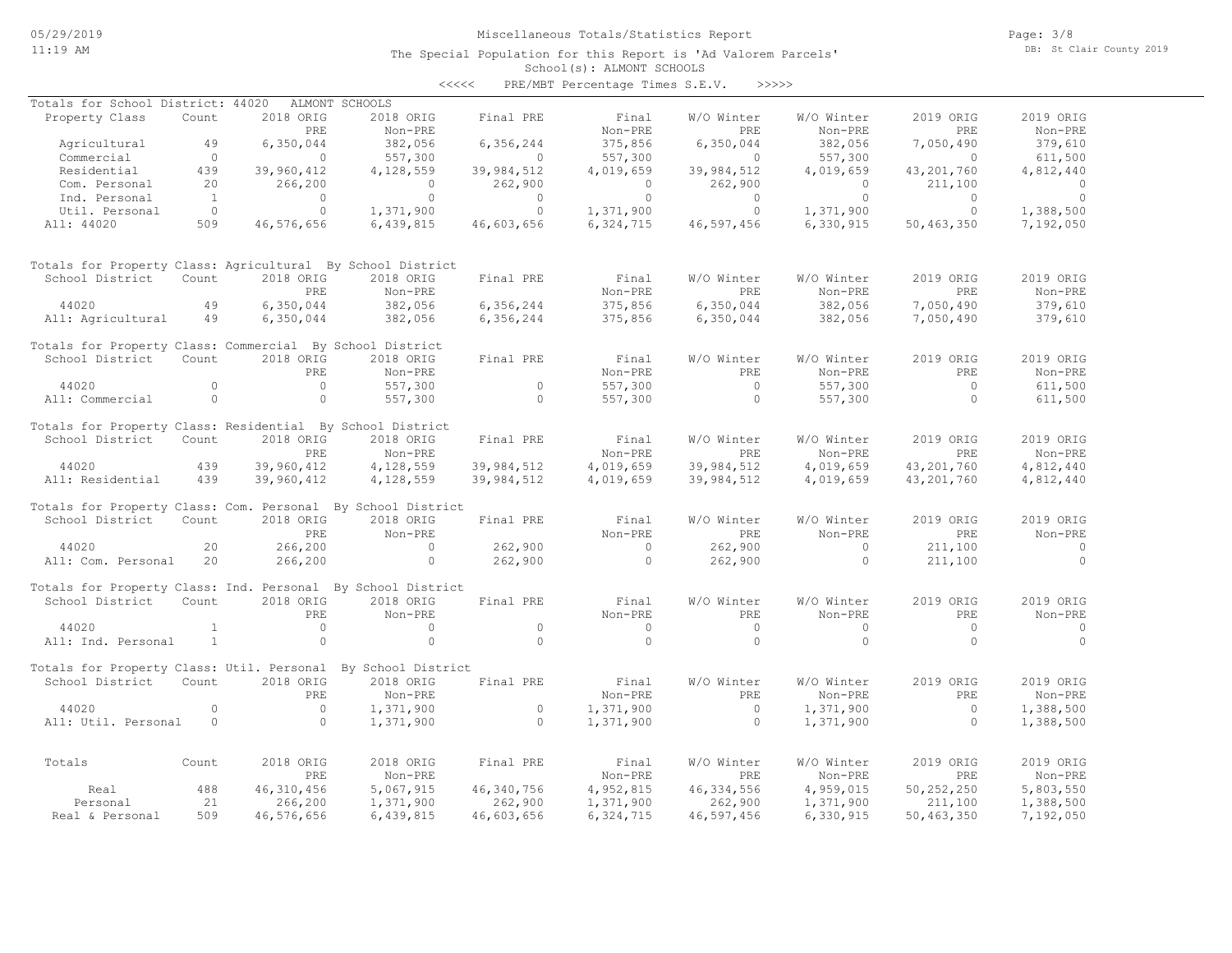The Special Population for this Report is 'Ad Valorem Parcels'

Page: 4/8 DB: St Clair County 2019

### School(s): ALMONT SCHOOLS <<<<< PRE/MBT Percentage Times Taxable >>>>>

| Totals for School District: 44020                            |                |              | ALMONT SCHOOLS |              |           |                    |             |                    |           |
|--------------------------------------------------------------|----------------|--------------|----------------|--------------|-----------|--------------------|-------------|--------------------|-----------|
|                                                              | Count          | 2018 ORIG    | 2018 ORIG      | Final PRE    | Final     | W/O Winter         | W/O Winter  | 2019 ORIG          | 2019 ORIG |
| Property Class                                               |                | PRE          | Non-PRE        |              | Non-PRE   | PRE                | Non-PRE     | PRE                | Non-PRE   |
| Agricultural                                                 | 49             | 3,934,335    | 289,448        | 3,854,394    | 285,362   | 3,850,308          | 289,448     | 3,906,653          | 246,591   |
| Commercial                                                   | $\overline{0}$ | $\Omega$     | 512,007        | $\Omega$     | 512,007   | $\Omega$           | 512,007     | $\Omega$           | 519,082   |
| Residential                                                  | 439            | 30,056,751   | 2,749,937      | 30, 102, 345 | 2,650,124 | 30, 102, 345       | 2,650,124   | 31,468,347         | 3,461,055 |
|                                                              | 20             | 266,200      | $\Omega$       | 262,900      | $\Omega$  |                    | $\circ$     |                    | $\Omega$  |
| Com. Personal<br>Ind. Personal                               | $\overline{1}$ | $\circ$      | $\circ$        | $\circ$      | $\circ$   | 262,900<br>$\circ$ | $\circ$     | 211,100<br>$\circ$ | $\circ$   |
|                                                              | $\circ$        | $\circ$      | 1,371,900      | $\circ$      | 1,371,900 | $\circ$            | 1,371,900   | $\circ$            | 1,388,500 |
| Util. Personal<br>All: 44020                                 | 509            | 34, 257, 286 | 4,923,292      | 34, 219, 639 | 4,819,393 | 34, 215, 553       | 4,823,479   | 35,586,100         | 5,615,228 |
|                                                              |                |              |                |              |           |                    |             |                    |           |
| Totals for Property Class: Agricultural By School District   |                |              |                |              |           |                    |             |                    |           |
| School District                                              | Count          | 2018 ORIG    | 2018 ORIG      | Final PRE    | Final     | W/O Winter         | W/O Winter  | 2019 ORIG          | 2019 ORIG |
|                                                              |                | PRE          | Non-PRE        |              | Non-PRE   | PRE                | Non-PRE     | <b>PRE</b>         | Non-PRE   |
| 44020                                                        | 49             | 3,934,335    | 289,448        | 3,854,394    | 285,362   | 3,850,308          | 289,448     | 3,906,653          | 246,591   |
| All: Agricultural                                            | 49             | 3,934,335    | 289,448        | 3,854,394    | 285,362   | 3,850,308          | 289,448     | 3,906,653          | 246,591   |
| Totals for Property Class: Commercial By School District     |                |              |                |              |           |                    |             |                    |           |
| School District                                              | Count          | 2018 ORIG    | 2018 ORIG      | Final PRE    | Final     | W/O Winter         | W/O Winter  | 2019 ORIG          | 2019 ORIG |
|                                                              |                | <b>PRE</b>   | Non-PRE        |              | Non-PRE   | <b>PRE</b>         | Non-PRE     | PRE                | Non-PRE   |
| 44020                                                        | $\circ$        | $\circ$      | 512,007        | $\circ$      | 512,007   | $\circ$            | 512,007     | $\Omega$           | 519,082   |
| All: Commercial                                              | $\circ$        | $\circ$      | 512,007        | $\circ$      | 512,007   | $\circ$            | 512,007     | $\Omega$           | 519,082   |
| Totals for Property Class: Residential By School District    |                |              |                |              |           |                    |             |                    |           |
| School District                                              | Count          | 2018 ORIG    | 2018 ORIG      | Final PRE    | Final     | W/O Winter         | W/O Winter  | 2019 ORIG          | 2019 ORIG |
|                                                              |                | PRE          | Non-PRE        |              | Non-PRE   | PRE                | Non-PRE     | PRE                | Non-PRE   |
| 44020                                                        | 439            | 30,056,751   | 2,749,937      | 30, 102, 345 | 2,650,124 | 30, 102, 345       | 2,650,124   | 31,468,347         | 3,461,055 |
| All: Residential                                             | 439            | 30,056,751   | 2,749,937      | 30, 102, 345 | 2,650,124 | 30, 102, 345       | 2,650,124   | 31,468,347         | 3,461,055 |
| Totals for Property Class: Com. Personal By School District  |                |              |                |              |           |                    |             |                    |           |
| School District                                              | Count          | 2018 ORIG    | 2018 ORIG      | Final PRE    | Final     | W/O Winter         | W/O Winter  | 2019 ORIG          | 2019 ORIG |
|                                                              |                | PRE          | Non-PRE        |              | Non-PRE   | PRE                | Non-PRE     | PRE                | Non-PRE   |
| 44020                                                        | 20             | 266,200      | $\Omega$       | 262,900      | $\Omega$  | 262,900            | $\Omega$    | 211,100            | $\Omega$  |
| All: Com. Personal                                           | 20             | 266,200      | $\circ$        | 262,900      | $\circ$   | 262,900            | $\circ$     | 211,100            | $\Omega$  |
| Totals for Property Class: Ind. Personal By School District  |                |              |                |              |           |                    |             |                    |           |
| School District                                              | Count          | 2018 ORIG    | 2018 ORIG      | Final PRE    | Final     | W/O Winter         | W/O Winter  | 2019 ORIG          | 2019 ORIG |
|                                                              |                | PRE          | Non-PRE        |              | Non-PRE   | PRE                | Non-PRE     | PRE                | Non-PRE   |
| 44020                                                        | $\mathbf{1}$   | $\Omega$     | $\circ$        | $\circ$      | $\circ$   | $\circ$            | $\circ$     | $\Omega$           | $\Omega$  |
| All: Ind. Personal                                           | $\mathbf{1}$   | $\circ$      | $\circ$        | $\circ$      | $\circ$   | $\circ$            | $\circ$     | $\Omega$           | $\Omega$  |
| Totals for Property Class: Util. Personal By School District |                |              |                |              |           |                    |             |                    |           |
| School District                                              | Count          | 2018 ORIG    | 2018 ORIG      | Final PRE    | Final     | W/O Winter         | W/O Winter  | 2019 ORIG          | 2019 ORIG |
|                                                              |                | PRE          | Non-PRE        |              | Non-PRE   | PRE                | Non-PRE     | PRE                | Non-PRE   |
| 44020                                                        | $\circ$        | $\circ$      | 1,371,900      | $\circ$      | 1,371,900 | $\circ$            | 1,371,900   | $\circ$            | 1,388,500 |
| All: Util. Personal                                          | $\circ$        | $\circ$      | 1,371,900      | $\circ$      | 1,371,900 | $\Omega$           | 1,371,900   | $\Omega$           | 1,388,500 |
|                                                              |                |              |                |              |           |                    |             |                    |           |
| Totals                                                       | Count          | 2018 ORIG    | 2018 ORIG      | Final PRE    | Final     | W/O Winter         | W/O Winter  | 2019 ORIG          | 2019 ORIG |
|                                                              |                | PRE          | Non-PRE        |              | Non-PRE   | PRE                | Non-PRE     | PRE                | Non-PRE   |
| Real                                                         | 488<br>21      | 33,991,086   | 3,551,392      | 33,956,739   | 3,447,493 | 33, 952, 653       | 3, 451, 579 | 35, 375, 000       | 4,226,728 |
| Personal                                                     | 509            | 266,200      | 1,371,900      | 262,900      | 1,371,900 | 262,900            | 1,371,900   | 211,100            | 1,388,500 |
| Real & Personal                                              |                | 34, 257, 286 | 4,923,292      | 34, 219, 639 | 4,819,393 | 34, 215, 553       | 4,823,479   | 35,586,100         | 5,615,228 |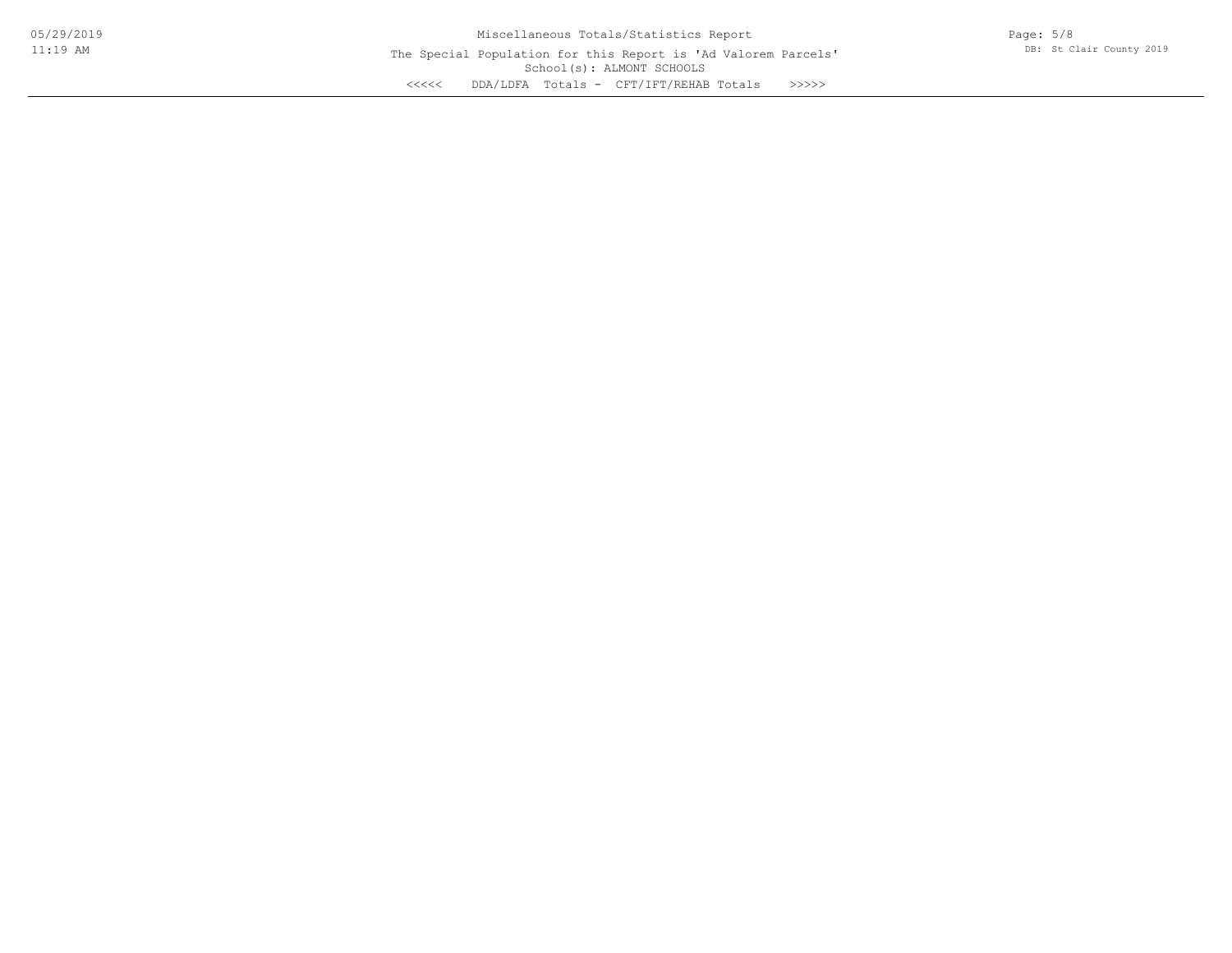School(s): ALMONT SCHOOLS The Special Population for this Report is 'Ad Valorem Parcels'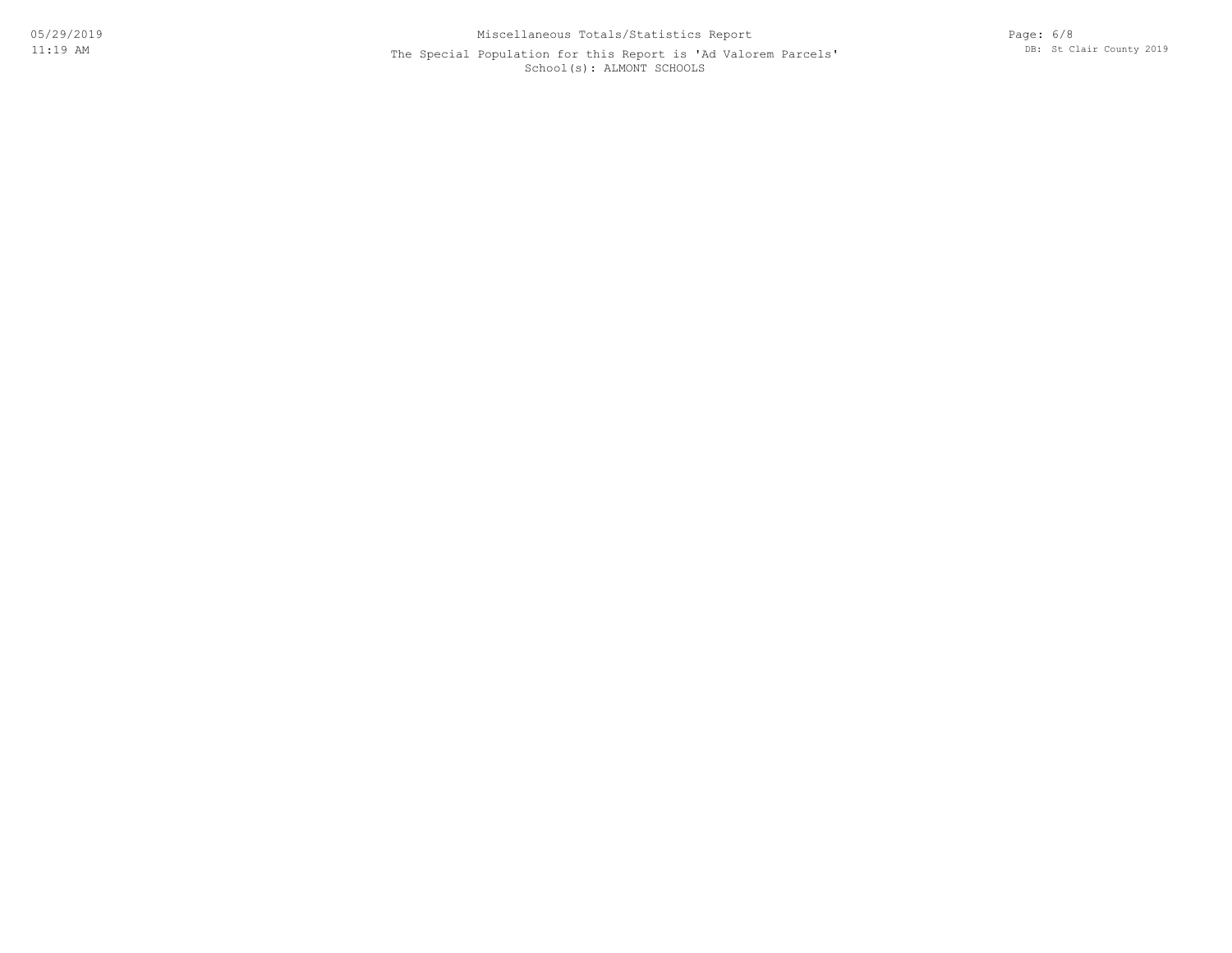### School(s): ALMONT SCHOOLS The Special Population for this Report is 'Ad Valorem Parcels'

Page: 7/8 DB: St Clair County 2019

<<<<< Top 20 Statistics >>>>>

| $******$<br>*****<br>Top 20 $S.E.V.S$         |                                     |       |                 |  |                   |                                      |
|-----------------------------------------------|-------------------------------------|-------|-----------------|--|-------------------|--------------------------------------|
| $09 - 999 - 0008 - 000$                       | DTE ELECTRIC COMP                   |       |                 |  | \$                | 953,200                              |
| 09-020-1001-010                               | S&B FARMS LLC                       |       |                 |  | \$                | 465,900                              |
| 09-999-0043-020                               | INTERNATIONAL TRANSMISSION CO.      |       |                 |  | \$                | 369,300                              |
| $09 - 021 - 3001 - 050$                       | WEIG RONALD/JANICE TRUSTS           |       |                 |  | \$                | 342,000                              |
| 09-031-3001-000                               | WILSON ROBERT                       |       |                 |  | \$                | 321,500                              |
| $09 - 032 - 2002 - 000$                       | HARMON ROBERT                       |       |                 |  | \$                | 309,900                              |
| $09 - 030 - 2001 - 001$                       | TESSMER THOMAS E                    |       |                 |  | \$                | 299,200                              |
| $09 - 030 - 3001 - 000$                       | GAIER FARMS AND GREENHOUSE INC      |       |                 |  | \$                | 274,300                              |
| $09 - 034 - 1001 - 000$                       | LAMPTON KEVIN/DELENA                |       |                 |  | \$                | 267,700                              |
| $09 - 018 - 3001 - 000$                       | HOWE DONALD/GLORIA                  |       |                 |  | \$                | 247,200                              |
| $09 - 031 - 2001 - 000$                       | HYDUK RAQUEL A, HYDUK KELLY         |       |                 |  | $\hat{\varsigma}$ | 232,400                              |
| 09-030-1001-011                               | TESSMER CHRISTOPHER M               |       |                 |  | \$                | 231,600                              |
| 09-017-2003-000                               | LIPA JOHN                           |       |                 |  | なみ                | 229,600                              |
| $09 - 028 - 1001 - 000$                       | PARKS MADELINE M                    | TRUST |                 |  |                   | 219,500                              |
| $09 - 022 - 4002 - 400$                       | MOAN STANLEY/LINDA                  |       |                 |  |                   | 219,200                              |
| $09 - 030 - 2003 - 400$                       | PYTLESKI MARK, PYTLESKI KIMBERLY    |       |                 |  | \$                | 215,000                              |
| $09 - 020 - 4003 - 000$                       | MESSINA SALVATORE F/KATALIN E       |       |                 |  | \$                | 210,000                              |
| $09 - 021 - 4002 - 000$                       | GRYSPEERD CHARLES/KELLI             |       |                 |  | \$                | 209,500                              |
| 09-032-1006-700                               | LAESCH MARK/CALLA                   |       |                 |  | \$                | 207,700                              |
| 09-033-2003-510                               | BREJNAK CHRISTOPHER M/LISA P        |       |                 |  | \$                | 205,000                              |
|                                               |                                     |       |                 |  |                   |                                      |
|                                               |                                     |       |                 |  |                   |                                      |
| Top 20 Taxable Values *****<br>*****          |                                     |       |                 |  |                   |                                      |
| 09-999-0008-000                               | DTE ELECTRIC COMP                   |       |                 |  | \$                | 953,200                              |
| 09-999-0043-020                               | INTERNATIONAL TRANSMISSION CO.      |       |                 |  | \$                | 369,300                              |
| 09-021-3001-050                               | WEIG RONALD/JANICE TRUSTS           |       |                 |  | \$                | 309,964                              |
| 09-030-2001-001                               | TESSMER THOMAS E                    |       |                 |  | \$                | 239,678                              |
| $09 - 020 - 4003 - 000$                       | MESSINA SALVATORE F/KATALIN E       |       |                 |  |                   | 210,000                              |
| $09 - 034 - 1001 - 000$                       | LAMPTON KEVIN/DELENA                |       |                 |  | \$                | 208,549                              |
| 09-020-1001-010                               | S&B FARMS LLC                       |       |                 |  |                   | 203,225                              |
| 09-031-2001-000                               | HYDUK RAQUEL A, HYDUK KELLY         |       |                 |  | \$                | 202,617                              |
| $09 - 032 - 2002 - 000$                       | HARMON ROBERT                       |       |                 |  | \$                | 202,207                              |
| 09-033-2008-302                               | RIES SCOTT/JENNIFER                 |       |                 |  | \$                | 190,927                              |
| $09 - 020 - 3002 - 000$                       | BATTESTILLI REX, BATTESTILLI TERRY  |       |                 |  | \$                | 190,815                              |
| 09-019-1001-100                               | WOLFE IRWIN R IV/KRISTYN A          |       |                 |  | \$                | 189,800                              |
| $09 - 029 - 4001 - 250$                       |                                     |       |                 |  | \$                | 168,900                              |
|                                               | HOWEY JEREMY/MURDOCK DANIELLE       |       |                 |  | \$                |                                      |
| $09 - 022 - 4002 - 400$                       | MOAN STANLEY/LINDA                  |       |                 |  |                   | 159,314                              |
| 09-032-3003-130                               | HOOGERHYDE ROBERT M/MARY E          |       |                 |  | \$                | 159,000                              |
| 09-017-1001-300                               | ZARATE CARLOS S, ZARATE LYNN T      |       |                 |  | \$                | 158,700                              |
| $09 - 030 - 2003 - 475$                       | DECOSTER JASON M, DECOSTER JENNIFER |       |                 |  | \$                | 158,400                              |
| $09 - 029 - 4007 - 000$                       | OLIVER JOSHWA R, OLIVER NAOMI M     |       | TRUST, FERGUSON |  | \$                | 157,034                              |
| 09-029-1001-000                               | FERGUSON ALVIN D                    | \$    | 152,325         |  |                   |                                      |
| $09 - 030 - 2003 - 400$                       | PYTLESKI MARK, PYTLESKI KIMBERLY    |       |                 |  | \$                | 151,467                              |
|                                               |                                     |       |                 |  |                   |                                      |
| Top 20 Owners by Taxable Value *****<br>***** |                                     |       |                 |  |                   |                                      |
| DTE ELECTRIC COMP                             | has                                 |       |                 |  |                   | 953,200 Taxable Value in 1 Parcel(s) |
| INTERNATIONAL TRANSMISSION CO.                | has                                 |       |                 |  |                   | 369,300 Taxable Value in 1 Parcel(s) |
| WEIG RONALD/JANICE TRUSTS                     | has                                 |       |                 |  |                   | 309,964 Taxable Value in 1 Parcel(s) |
| TESSMER THOMAS E                              | has                                 |       |                 |  |                   | 258,607 Taxable Value in 2 Parcel(s) |
| FERGUSON ALVIN D                              | TRUST, FERGUSON has                 |       |                 |  |                   | 241,914 Taxable Value in 2 Parcel(s) |
| MESSINA SALVATORE F/KATALIN E                 | has                                 |       |                 |  |                   | 210,000 Taxable Value in 1 Parcel(s) |
|                                               |                                     |       |                 |  |                   |                                      |

RIES SCOTT/JENNIFER has 190,927 Taxable Value in 1 Parcel(s) NICKOLAUS VERNE/TAMARA TRUST has 191,907 Taxable Value in 6 Parcel(s) TESSMER CHRISTOPHER M has 195,216 Taxable Value in 2 Parcel(s) HARMON ROBERT has 202,207 Taxable Value in 1 Parcel(s) HYDUK RAQUEL A, HYDUK KELLY has 202,617 Taxable Value in 1 Parcel(s) S&B FARMS LLC has 203,225 Taxable Value in 2 Parcel(s) LAMPTON KEVIN/DELENA has 208,549 Taxable Value in 1 Parcel(s)